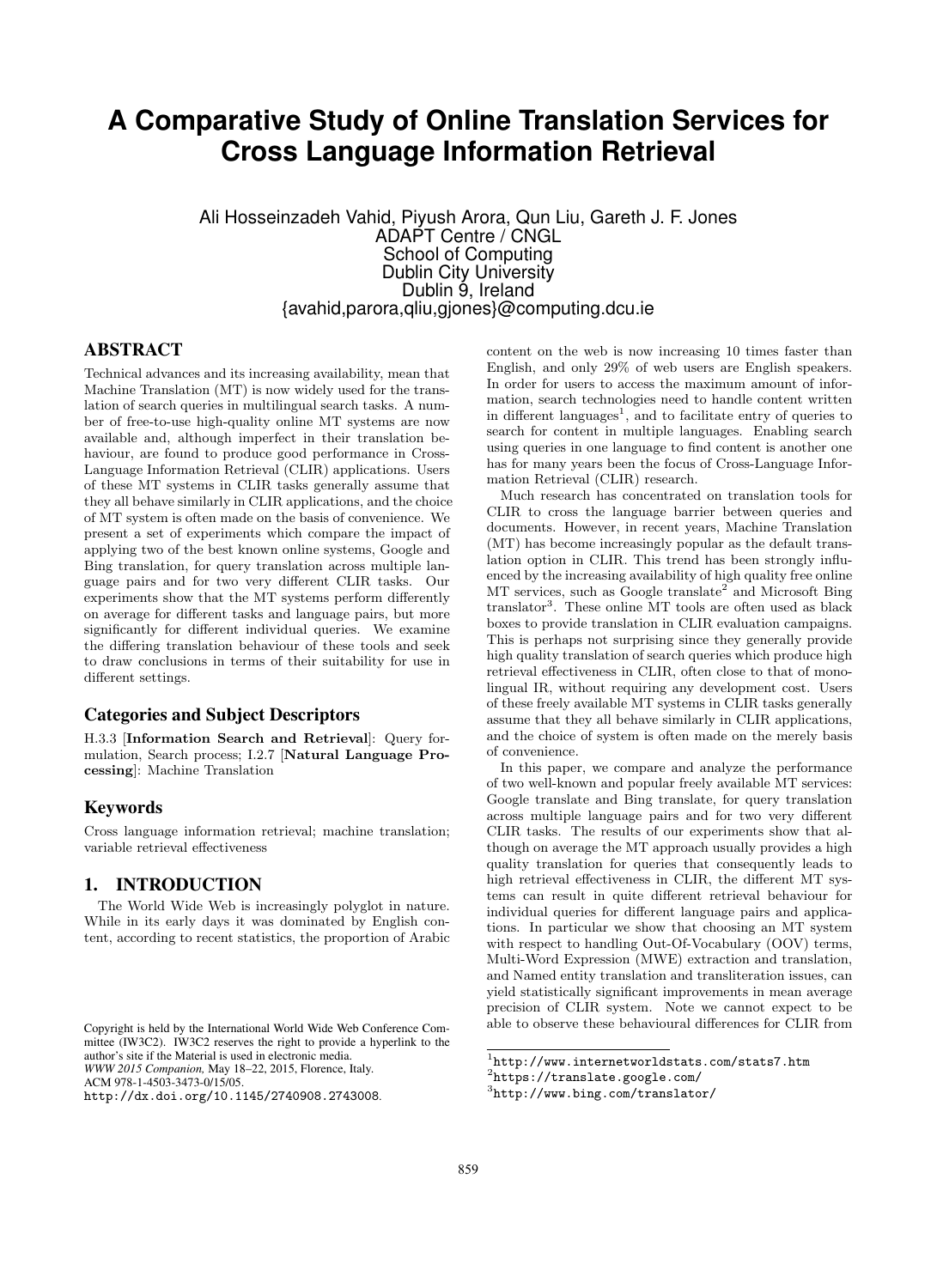measurements of MT effectiveness since MT focuses on generating translations that are semantically, morphologically, and syntactically correct, while IR focuses on retrieving documents that match the query on the conceptual level regardless of the surface form of words.

The remainder of the paper is organized as follows: section 2 reviews previous work on the comparison of translation services based on MT and IR metrics, section 3 describes the design of our experimental test sets in which two free online translation services are compared in two different CLIR task environment, we discuss the results of our experiments in section 4, and conclusions of our finding and some ideas for the extension of this study are discussed in section 5.

## 2. RELATED WORK

MT has actually been used for both query and document translation since the early years of CLIR [5]. While in the early years much CLIR research focused on the development of translation resources and methods specifically focused on the CLIR task, the rapid advances in Statistical Machine Translation (SMT) techniques in recent years means that it has played an increasing role in the improvement of CLIR systems [10], [4], [8].

The easy availability of online translation services such as Google and Bing translate has encouraged researchers in CLIR domain to investigate the potential of these tools in CLIR applications. Chen and Bao [2] evaluated the performance of the online Google SMT service and the rule-based SYSTRAN MT system for Title (short sentence) and Description (long sentence) queries, as compared with a human translator and found that although Google translate, an SMT system, worked well for short queries, SYSTRAN MT achieved better results for the long queries. Zhang et al. [14] carried out a comparative case study of Google and Bing translators focused on five different aspects: sentence order, separation of semantic groups, choice of polysemous words, sentences with partial negation and attributive clauses. They carried out their experiments with the Chinese-English language pair. They reported that Google translator was better at translating phrases and semantic groups, but that human modification was still required after MT. Surprisingly, the result of similar studies done by Dhakar et al.[3] applied on Hindi-English language pair reported that Bing translator performed better than Google translate. They compared the two systems based on different parameters: missing words, word order, incorrect words, unknown words and punctuation errors.

Savoy and Dolamic [12] evaluated the effects of Google's online translation service on mean average precision (MAP) and precision at rank 5 cutoff for a CLIR system with French-English and German-English language pairs. They showed that on average, a translated query may retrieve the relevant documents. However, they also illustrated that similar to monolingual IR, there are difficult queries in CLIR for which the systems are unable to find even one relevant answer.

In parallel to the black box use of MT systems for CLIR tasks, other studies have focused on exploring novel MT methods specifically designed for CLIR tasks [9][13] . While this line of enquiry is clearly relevant to future developments in CLIR, in this paper we focus on exploring the behaviour of standard MT systems as used in the majority of current work on CLIR.

# 3. EXPERIMENT DESIGN

To evaluate and compare the behaviour of the two most well-known freely available translation services, Google translate and Microsoft Bing translator for CLIR, we carried out two set of experiments: one on retrieving English news stories with queries in six different languages and the other on retrieving similar Hindi news stories with English news stories as queries. For detailed comparison, we carried out query-specific analysis on some systems. This section describes the experimental setup for the study including the selection of the test collection and IR system.

## 3.1 Test collection and IR system

#### *3.1.1 CLEF CLIR ad hoc news retrieval*

For the first experiment, we used test collections created by the Cross Language Evaluation Forum (CLEF) in 2000 for retrieving English news stories with queries in six different languages. The collection contains 113,005 English news articles from the LA Times in 1994, 33 topics in different languages, and binary relevance judgments created using a pooled assessment methodology. We removed English terms contained in the stopword list provided with the open source Terrier IR Platform<sup>4</sup> from the document collection and performed Porter stemming using the same tool that we used for processing the document collection. We then created a document index based on stemmed English terms. We formulated queries using the title (T) and description (D) fields, denoted TD queries which formed the standard query form for the original task. The original query was applied to the online MT system for the appropriate language  $\text{pair}^5$ , and then performed post-translation stopword removal using the same stopword list provided for documents. All our experiments were run using Terrier 4.0, based on BM25 weights. In the BM25 formula [11], we used  $k1 = 1.2$ ,  $b = 0.75$ , and  $k3 = 7$  as has been commonly used.

## *3.1.2 FIRE CL!NSS task*

For the second set of experiments, we report experiments carried out for the Cross Language !ndian News Story Search (CL!NSS) task at the Forum for Information Retrieval Evaluation (FIRE) [1]. The CL!NSS task [6] is an edition of the PAN@FIRE task which focuses on addressing news story linking between English and Indian languages. In this experiment, English news stories were used as queries to retrieve similar documents from Hindi news story collection. The target documents were 50,691 news documents in the Hindi language with three main fields: title of the news document, date when the news was published and the content of the news article. We used two query sets from the same task, CL!NSS 2012 and CL!NSS 2013, that have 50 and 25 news stories in English respectively. Each document in the query dataset also has the same three fields as the data collection. We used the open source Lucene  $4.4.0<sup>6</sup>$  inbuilt Hindi Analyzer for stopword removal and stemming over the documents. A stopword list was obtained by concatenating different standard stopwords list for the Hindi language: i) the FIRE Hindi stopword  $list^7$ , ii) the Lucene internal stop-

<sup>4</sup> http://terrier.org/

<sup>5</sup>All our translation were got through Online MT systems between 12/01/2015 and 16/01/2015.

<sup>6</sup> http://lucene.apache.org/core/

<sup>7</sup> http://www.isical.ac.in/~fire/resources.html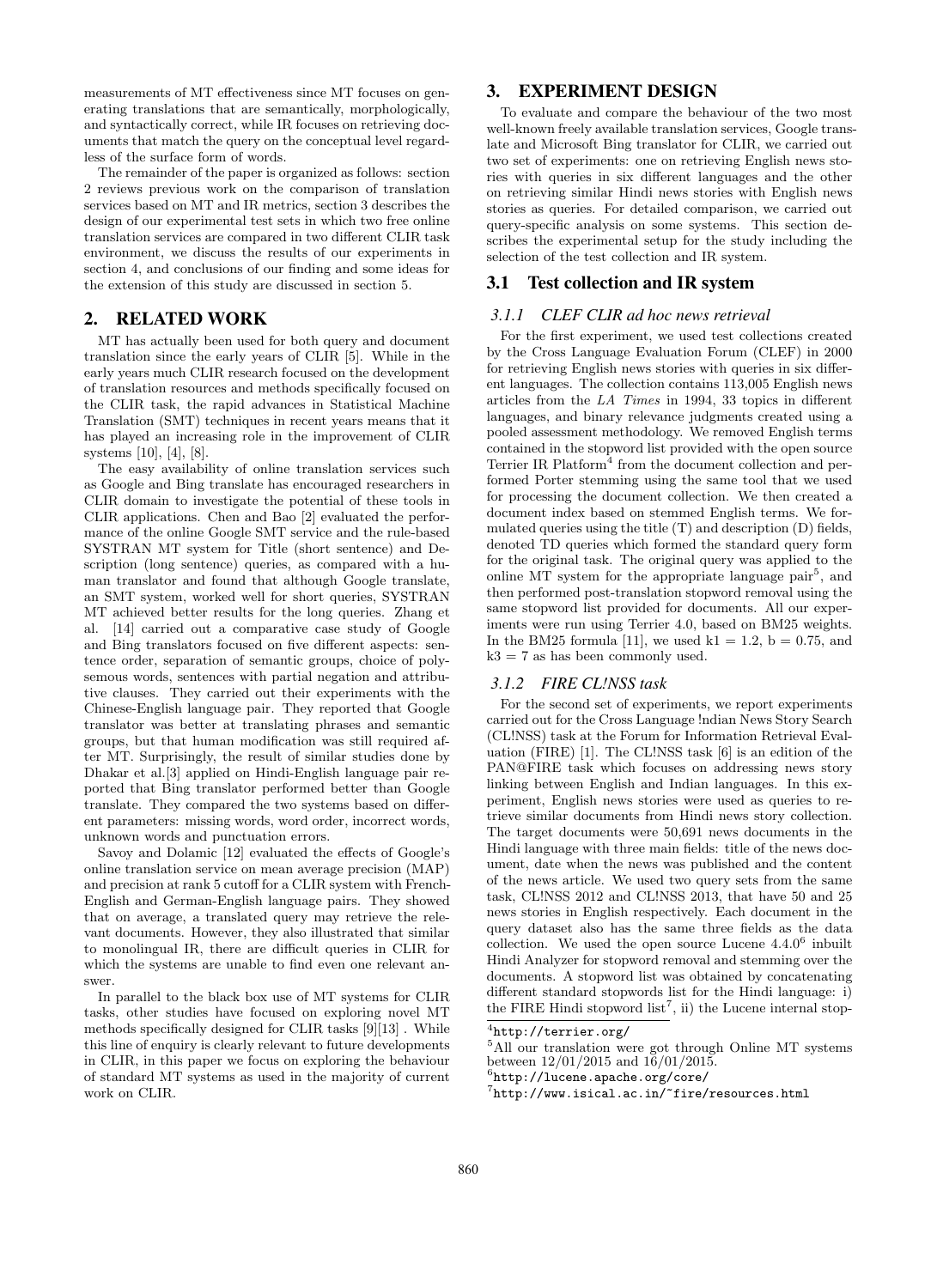|             |        | MAP    | P@5    | Rel_Ret |
|-------------|--------|--------|--------|---------|
| Monolingual |        | 0.3739 | 0.4061 | 549     |
| Italian     | Google | 0.3468 | 0.4    | 519     |
|             | Bing   | 0.3556 | 0.4061 | 510     |
| Spanish     | Google | 0.3578 | 0.4182 | 534     |
|             | Bing   | 0.3256 | 0.3697 | 510     |
| German      | Google | 0.3558 | 0.3939 | 505     |
|             | Bing   | 0.353  | 0.4061 | 509     |
| Finnish     | Google | 0.3217 | 0.3879 | 514     |
|             | Bing   | 0.3354 | 0.4061 | 511     |
| Swedish     | Google | 0.3428 | 0.4121 | 531     |
|             | Bing   | 0.3673 | 0.4182 | 532     |
| Dutch       | Google | 0.3597 | 0.4303 | 536     |
|             | Bing   | 0.3454 | 0.4182 | 524     |

Table 1: Comparison of online MT system's impact on different CLIR performance of CLEF task

| System                                       | NDCG@1                                       | NDCG@5 | NDCG@10 | NDCG@20 |  |  |  |
|----------------------------------------------|----------------------------------------------|--------|---------|---------|--|--|--|
|                                              | 2012 Query Set                               |        |         |         |  |  |  |
| Translation                                  |                                              |        |         |         |  |  |  |
| Bing                                         | 0.520                                        | 0.477  | 0.498   | 0.514   |  |  |  |
| Google $0.581$                               |                                              | 0.518  | 0.521   | 0.549   |  |  |  |
|                                              | Translation + Named Entities Transliteration |        |         |         |  |  |  |
| Bing                                         | 0.469                                        | 0.495  | 0.508   | 0.523   |  |  |  |
|                                              | Google $0.584$                               | 0.523  | 0.529   | 0.556   |  |  |  |
| 2013 Query Set                               |                                              |        |         |         |  |  |  |
| Translation                                  |                                              |        |         |         |  |  |  |
| Bing                                         | 0.780                                        | 0.734  | 0.748   | 0.747   |  |  |  |
| Google                                       | 0.760                                        | 0.673  | 0.689   | 0.691   |  |  |  |
| Translation + Named Entities Transliteration |                                              |        |         |         |  |  |  |
| Bing                                         | 0.780                                        | 0.736  | 0.749   | 0.751   |  |  |  |
| Google                                       | 0.760                                        | 0.673  | 0.689   | 0.691   |  |  |  |

Table 2: Comparison of online MT system's impact on CLIR performance for the CL!NSS 2012 and 2013 query sets

word list, and iii) a stopword list created by selecting all the words with document frequency (DF) greater than 5,000 in the target document collection. For queries, we applied the original query to the translator, and then again performed post-translation stopword removal using the same stopword list as used for the documents. We used Lucene's default scoring function<sup>8</sup> for these experiments which is a variant of a standard TF-IDF function. We observed that the Hindi target documents contained both words in the translated and transliterated forms of input queries as shown in Table 3. The use of the translated or transliterated forms in the documents was not predictable, and thus we performed transliteration of named entities using Google translitera- $\text{tion}^9$ .

To find conditions or errors in translations which cause a decrease in CLIR system performance, We also performed query performance analysis for both experiments.

## 4. RESULTS AND ANALYSIS

 ${}^{8}$ http://ipl.cs.aueb.gr/stougiannis/default.html 9 http://www.google.com/inputtools/

| <b>Named Entities</b>   |                 |                     |
|-------------------------|-----------------|---------------------|
| English Word            | Translated Word | Transliterated Word |
| Commonwealth            | राष्ट्रमंडल     | कामनवेल्थ           |
| Games                   |                 | ाम्स                |
| <b>OOV</b> Words        |                 |                     |
| Ex Dantewadas.          | Ichapuram,      | Thipsay             |
| <b>Transliterations</b> |                 |                     |
| "I.TTE"                 | एलटीटीई         | ालझ                 |
| "PLGA"                  | ञ्जग            |                     |
|                         |                 |                     |

#### Table 3: Examples of errors in translation for English-Hindi FIRE experiments

In this section, we report our experimental results for the CLEF and FIRE test sets. It is quite common in CLIR evaluation to compare the effectiveness of a CLIR system against a monolingual baseline where query translation is not required. For the CLEF task this was easy to obtain for the IR test system described in section 3.1, using the parallel English language version of the queries provided in the test set. In order to check that our system was comparable to that used in previous work using these test collection, we compared our monolingual baseline with than reported for the best performing previously published results and found them to be comparable. The FIRE test collection does not include a parallel Hindi version of the test news stories, and thus we were not able to carry out monolingual runs for this  $task^{10}$ .

Table 1 shows results for the CLEF test collection on six different European languages, including details of the number of relevant-retrieved documents, mean average precision (MAP), and precision at rank cutoff 5 (P@5). The results show that performance of CLIR systems in all language pairs (regardless to translation service) is more than 85% of monolingual baseline. For the Spanish-English language pair, queries translated by Google get better results in all evaluated metrics. However the system using queries translated from Swedish to English using Bing outperformed the system with translated queries by Google. Meanwhile, there is no significant difference in performance of CLIR systems based on MAP and P@5 for other language pairs.

Table 2 shows results of our experimental runs on the FIRE test set. Because of the task requirement, we report our results using the NDCG measure. We show results with respect to the translation of queries using both Bing and Google translation system and adding named entities translation to the translated query to handle the cases where translation fails. Surprisingly, we observe that for the experiments carried out on the 2012 query set, the CLIR system using Google translation outperforms the CLIR system using Bing translation. However, for the 2013 query set, the behaviour is reversed, where system results based on Bing translation outperform system results based on Google translation. Adding named entity transliteration always improves the results apart from 2013 query set using Google translate, where the results are exactly similar to using just the translation of queries.

For a more detailed comparison, we show query-specific analysis on the CLEF test set for the Spanish-English and

<sup>10</sup>Neither were done by original participants in this task.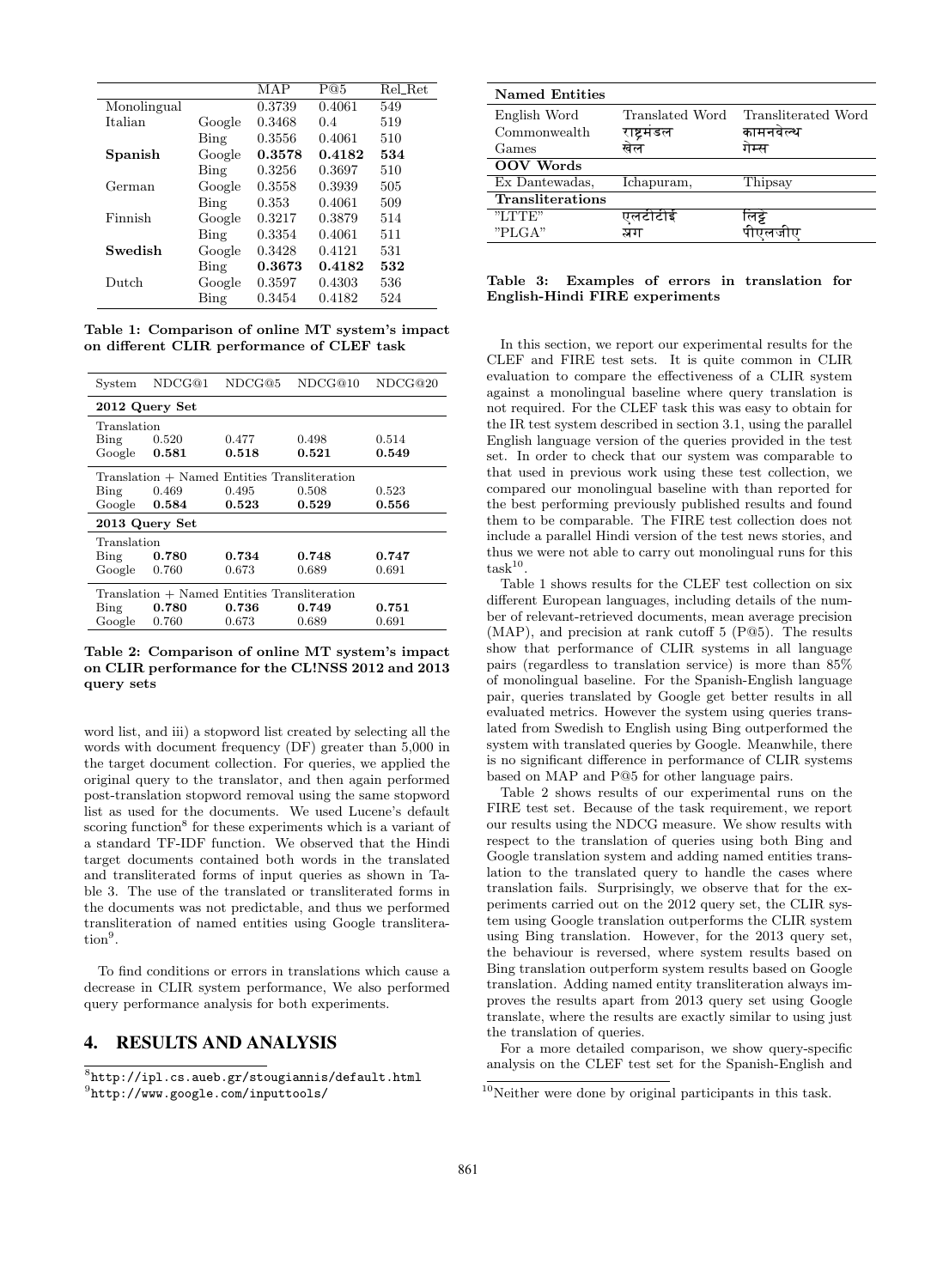

Figure 1: Impact of query translation using Google and Bing MT services on CLIR performance (Spanish-English)



Figure 2: Impact of query translation using Google and Bing MT services on CLIR performance (Swedish-English)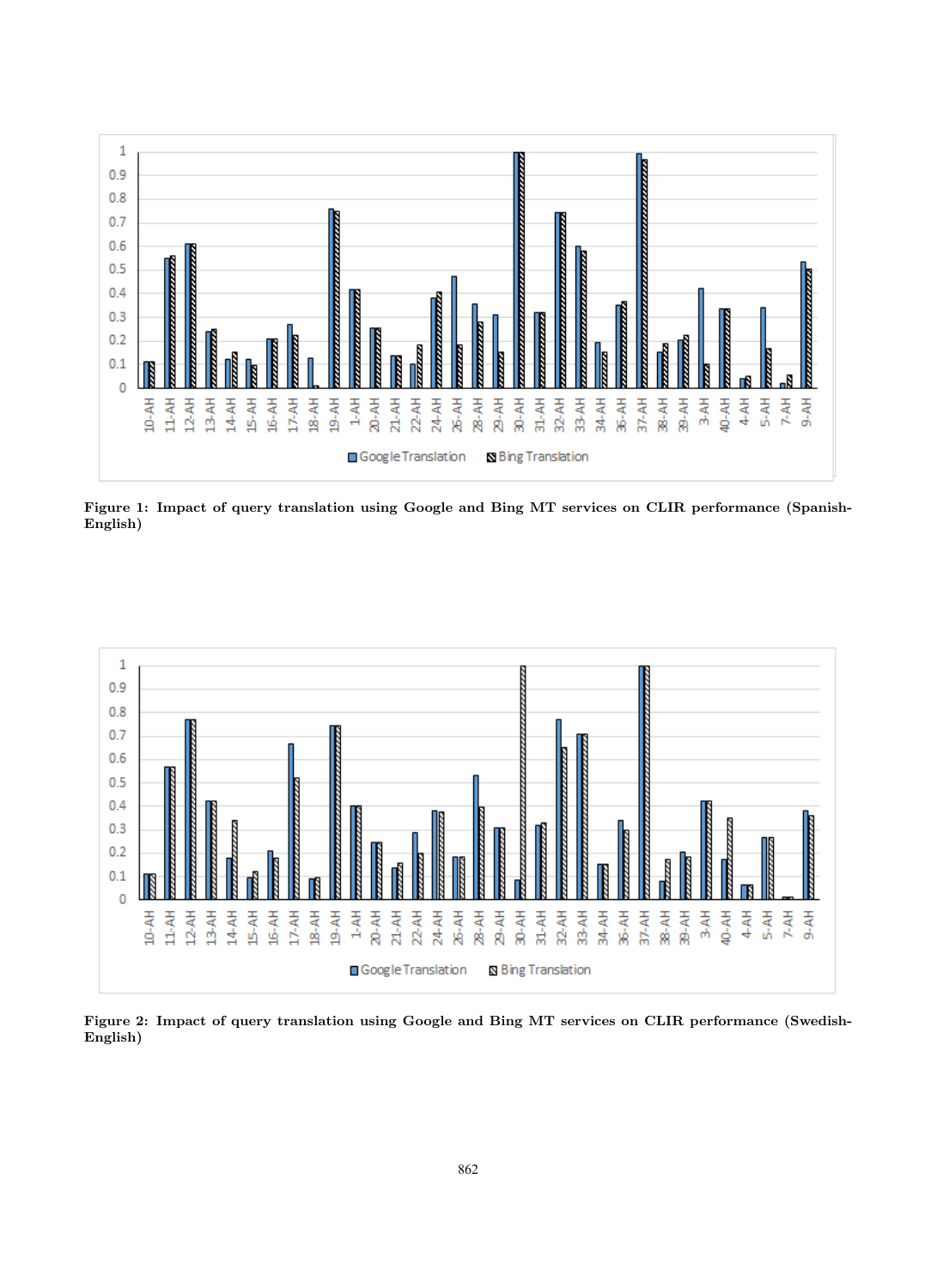| Query ID | Original Spanish Query         | Google Translation                 | Bing Translation               |
|----------|--------------------------------|------------------------------------|--------------------------------|
| $3-AH$   | Drogas en Holanda              | <b>Holland</b> Drug                | Drugs in the Netherlands       |
| $5-AH$   | Ingreso en la Unión Europea    | <b>Join</b> in the European Union  | Income in the European Union   |
| 18-AH    | Bajas entre bomberos           | Casualties among firefighters      | <b>Fire</b> casualties         |
| 26-AH    | Uso de la energía eólica       | Use of wind energy                 | Use of wind <b>power</b>       |
| $29-AH$  | Premio Nobel de Economía       | Nobel Prize in <b>Economics</b>    | Nobel Prize winner             |
| 14-AH    | Turismo en E.E.U.U.            | Tourism <b>E.E.U.U.</b>            | Tourism in USA                 |
| $22-AH$  | Accidentes de aviones en pista | <b>Aircraft</b> accidents on track | <b>Planes</b> in track crashes |

Table 4: Examples of translation problems in Spanish-English CLEF experiments

Swedish-English language pairs. Figure 1 shows comparison on a per query basis for Spanish queries. For most of queries (19 out of 33), MAP for both translation services is similar with negligible (less than 10%) difference. Bing translator provides better results for 5 of the 33 queries, while for the remaining 9 queries, Google translate gives the best results. Figure 2 shows query-by-query results for Swedish-English CLIR. Similar to the Spanish-English CLIR system, there are some queries where both translations give similar performance (21 out of 33). Of the remaining 12 queries, for half of them Google translate provides more effective performance, while for other half Bing translations work better. Since the results for queries translated by Bing are considerably better, the final performance of the CLIR system using Bing translations outperforms the one using Google translate.

In Table 3, we show examples of different translation errors for the CL!NSS task. Transliteration of named entities appears to be useful for English-Hindi cross language search, with improvements for both 2012 and 2013 query sets. We observe that news documents in the Hindi language can contain both translated and transliterated form of most frequent named entities. Words such as Commonwealth and Games as shown in Table 3 have both translated and transliterated forms in the target news documents. However, automatic transliteration can result in inappropriate matches or failures to match. Transliteration is sometimes a complex task. There might be different representations for the same transliterated word based on its pronunciation as shown in Table 3. For example, the abbreviation LTTE has two possible transliterations: एलटीटीई and लिट्टे both of which are valid and frequently used. On the other hand, Google transliteration provides some errors as it fails to handle spelling variations in the Hindi language and maps characters wrongly. For example, PLGA is transliterated as सग by Google transliteration where the actual transliteration is पीएलजीए. Certain challenges remain unexplored in our current study. For example, abbreviations such as "MNIK","YSR", movie names and political party names should be handled in a systematic way. In addition, handling spelling variants is a significant challenge. Stemming takes care of the affixes. However the main problem for Hindi arises with handling the diacritic marks and vowel variations. With better normalization techniques, we would be able to handle the erroneous cases and capture the missing information.

Table 4 shows some examples of such queries in Spanish and compares their translation to find conditions or errors in translation for our experiments on CLEF test collection. The top part of the table includes queries for which translations using Google result in better IR results, while the other part comprises queries for which their translation using Bing achieved better IR results. For further insight, we considered queries where different translations affect CLIR system performance for the experiments carried out on the CLEF 2000 data set. We observe that the CLIR results with respect to Google and Bing translation vary depending on the language pair. The reason for these results relates to be the output quality of the translation service, where differences in the translation result in differences in the vocabulary and coverage of the translation system for a language pair. As shown in Table 4, differences in translation eventuate more distinguishable effectiveness in IR performance of 3-AH, 5-AH, 18-AH and 22-AH queries. The Spanish query word "holanda" in query 3-AH which is translated as "Holland" by Google which achieves 4 times greater IR effectiveness compared to its translation by Bing as "Netherlands". The same reason causes twice the effectiveness with Google translate for query 5-AH where the Spanish word "Ingreso" is translated to "join" by Google and "income" by Bing. Bing's translation of the Spanish term "avions" as "planes" has similar impact on IR performance for query 22- AH compared with its translation by Google as "aircraft". On the other hand, since term  $E.E. U. U.$ " is not in the Spanish vocabulary list of Google, it cannot be translated correctly, but the same term can be translated by Bing as "USA" and affects IR system performance positively.

Another possible reason of these differences comes from various models of multi-word expression extraction and translation in different MT systems. For example, while Bing translates the Spanish bi-gram "energiá eoclica" as "wind power", it translates Spanish term "energia" as "energy". This causes IR performance to decrease for query 26-AH. The same reason results in Bing translate losing its effectiveness for IR performance on query 18-Ah where it translates the Spanish term "bombreos" as "fire" in translation of the Spanish tri-gram phrase "Bajas entre bomberos", while it translates "bombreos" individually as "firefighter" which is a very effective translation for that query. The same thing happens in query 29-AH where Bing could not translate Spanish term "Economía" inside a n-gram phrase "Premio *Nobel de Economía*" while it has the word "economy" as its translation in translation vocabulary list.

# 5. CONCLUSIONS

In this paper, we compared the CLIR effectiveness of different MT systems for CLIR tasks with different language pairs. Our experiments show that CLIR performance is affected by translation effectiveness in different language pairs but also in the same language pair for different query sets. Differences in the translation arise from differences in the vocabulary and coverage of the translation system for a language pair. The results thus indicate that it is often not